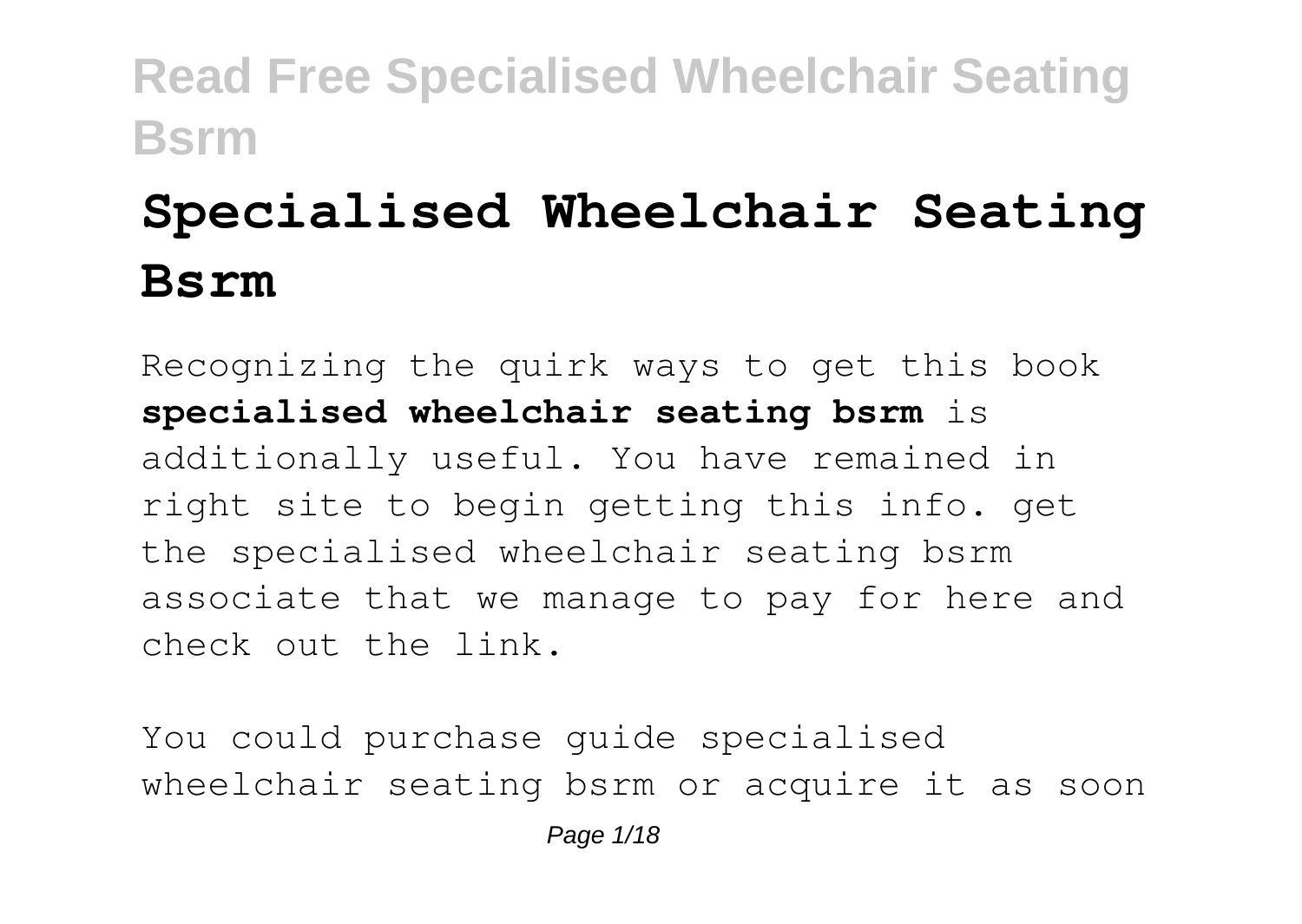as feasible. You could quickly download this specialised wheelchair seating bsrm after getting deal. So, similar to you require the books swiftly, you can straight get it. It's hence unconditionally simple and as a result fats, isn't it? You have to favor to in this expose

**Broda Seating Series: Synthesis Positioning Wheelchair How to Take Accurate Measurements** Fitting a Wheelchair *Wheelchair Seating Anatomy 101 How to Improve Functional Independence in Patients through Seating* Clinical Training Series: Mat Evaluation Page 2/18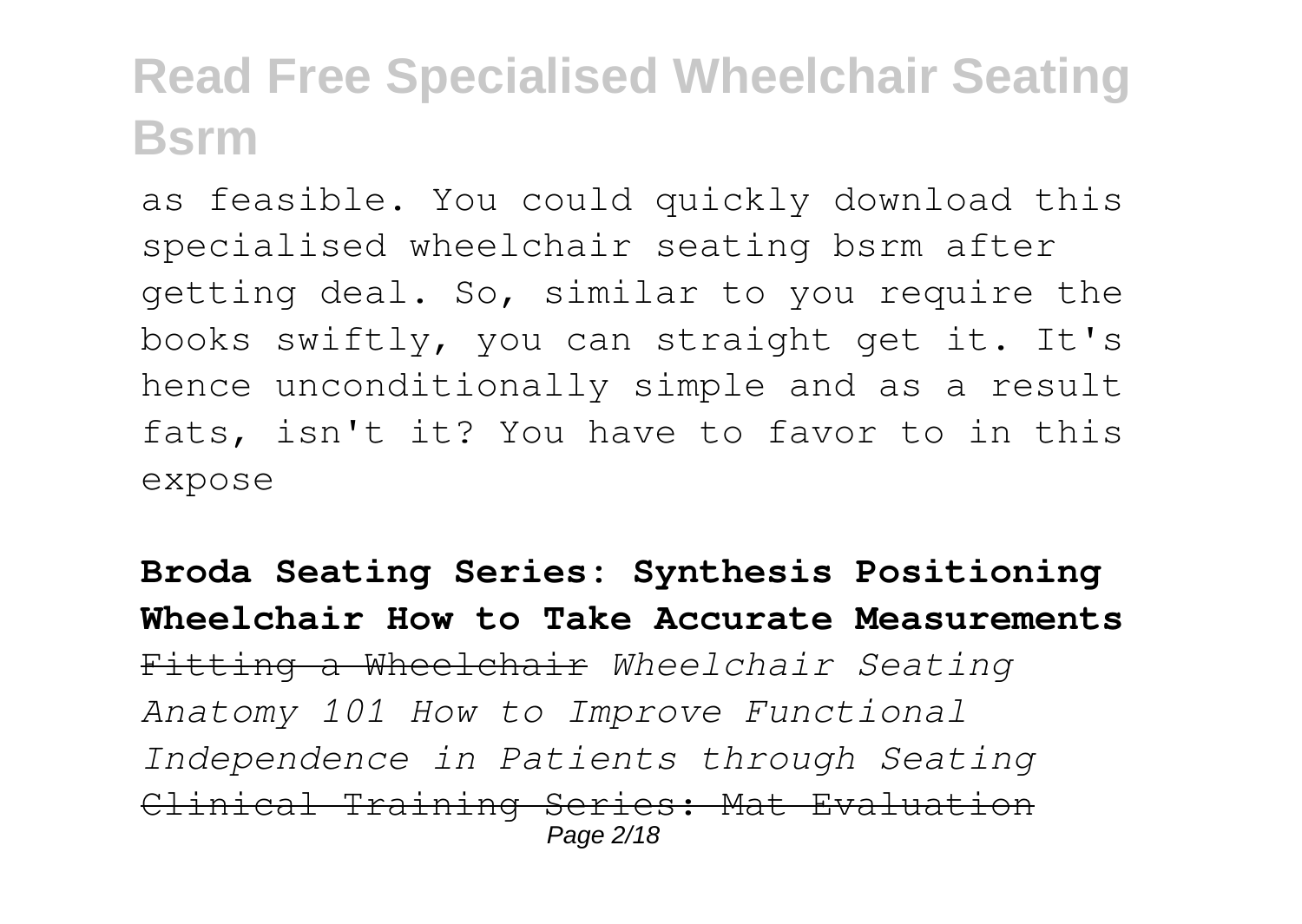Wheelchair Seating Assessment: Supine Mat Examination - Michelle Lange | MedBridge **How to measure for a wheelchair** *Wheelchairs; Seating \u0026 Positioning webinar by OT Mentorship* **Wheelchair seating and positioning services**

An Introduction to Blatchford Seating \u0026 Wheelchairs<del>Common Postures in Seating All</del> about my Custom Wheelchair!! Etac Turner Pro: Kate Davies case study - product demonstration My lightweight wheelchair collection **A beginner's guide to NHS wheelchairs - Part 1 The Parts of a Wheelchair wheelchair project Measurement of** Page 3/18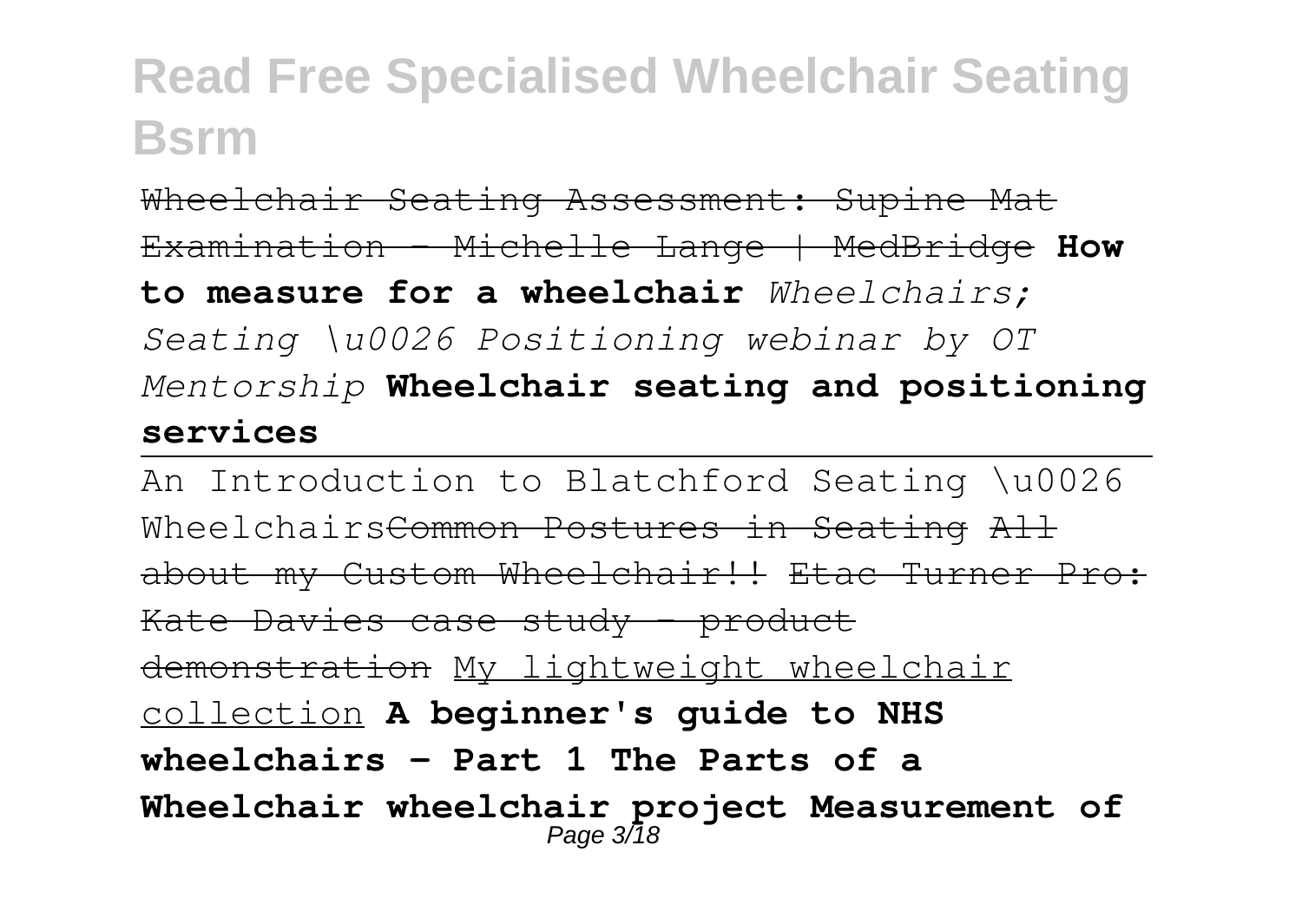#### **the Patient for a Wheelchair Seating System**

Adjusting Your Wheelchair Center of Gravity Wheelchair Maintenance 06 Checking Wheel Bearings?? 10 TIPS FOR CHOOSING A MANUAL WHEELCHAIR Demonstration: Wheelchair Positioning of the Upper Extremities - Michelle Lange | MedBridge *Securing Your Wheelchair in Your Accessible Van* Quickie Xenon SA Wheelchair Review | Invictus Active **Seating Space Comparison Between Eagle and Electra7 Fold Up Wheelchairs** How a Seating Assessment Helps With Specialty Chairs \u0026 Wheelchair Provision

Wheelchair Measurements and Basic Positioning Page 4/18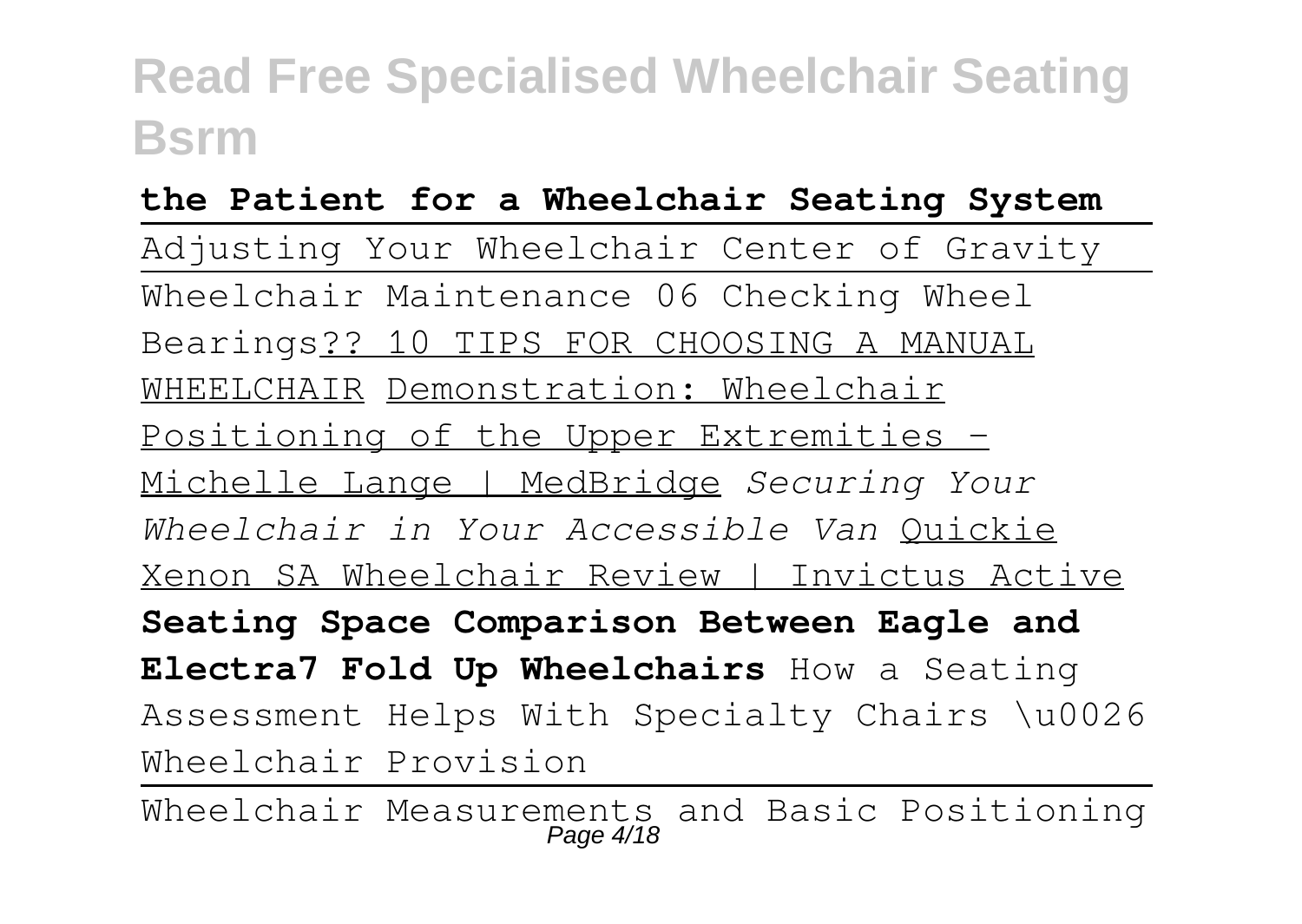#### Devices**Trip to wheelchair services -**

#### **Specialist Seating clinic! (21-5-19)** Lucid

and Seating To Go CaseStudy 13 steps to a basic seating posture *Specialised Wheelchair Seating Bsrm*

1.1 Specialised wheelchair seating is needed by people who require a wheelchair for mobility, but due to instability or deformity, need additional support in order to function. 1.2 These guidelines have been commissioned by the British Society of Rehabilitation Medicine (BSRM) because specialised wheelchair seating is poorly understood and yet would appear to benefit an Page 5/18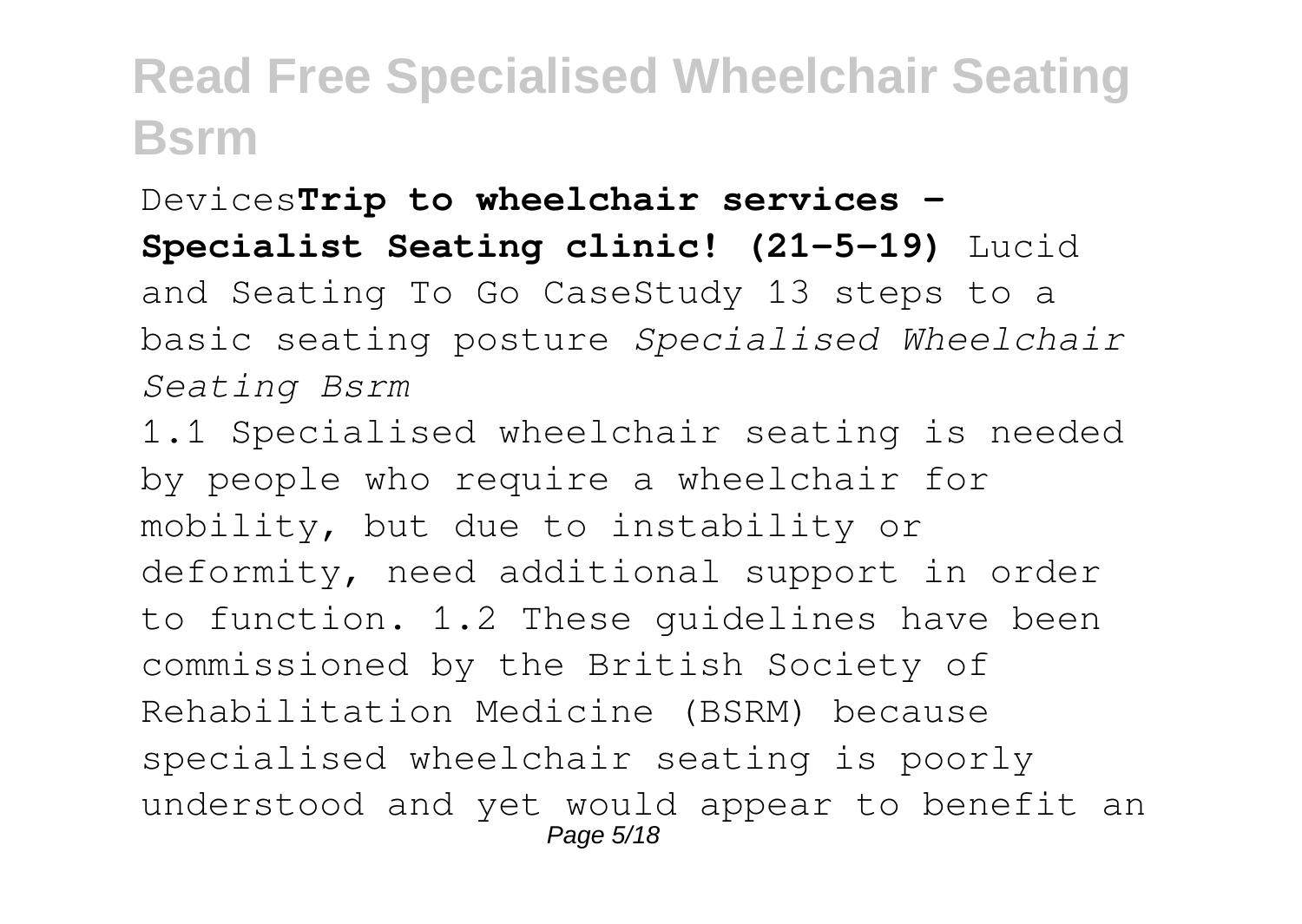increasing number of people.

*Specialised Wheelchair Seating - BSRM* BSRM Standards for Rehabilitation Services, Mapped on to the ... The NSF recognises the need for 'complex specialised services' to support people with profound and complex ... orthotics, specialist seating/wheelchairs S9\* Staffing establishment should be provided at least according to the minimum standards for a

*BSRM Standards for Rehabilitation Services Mapped on to ...*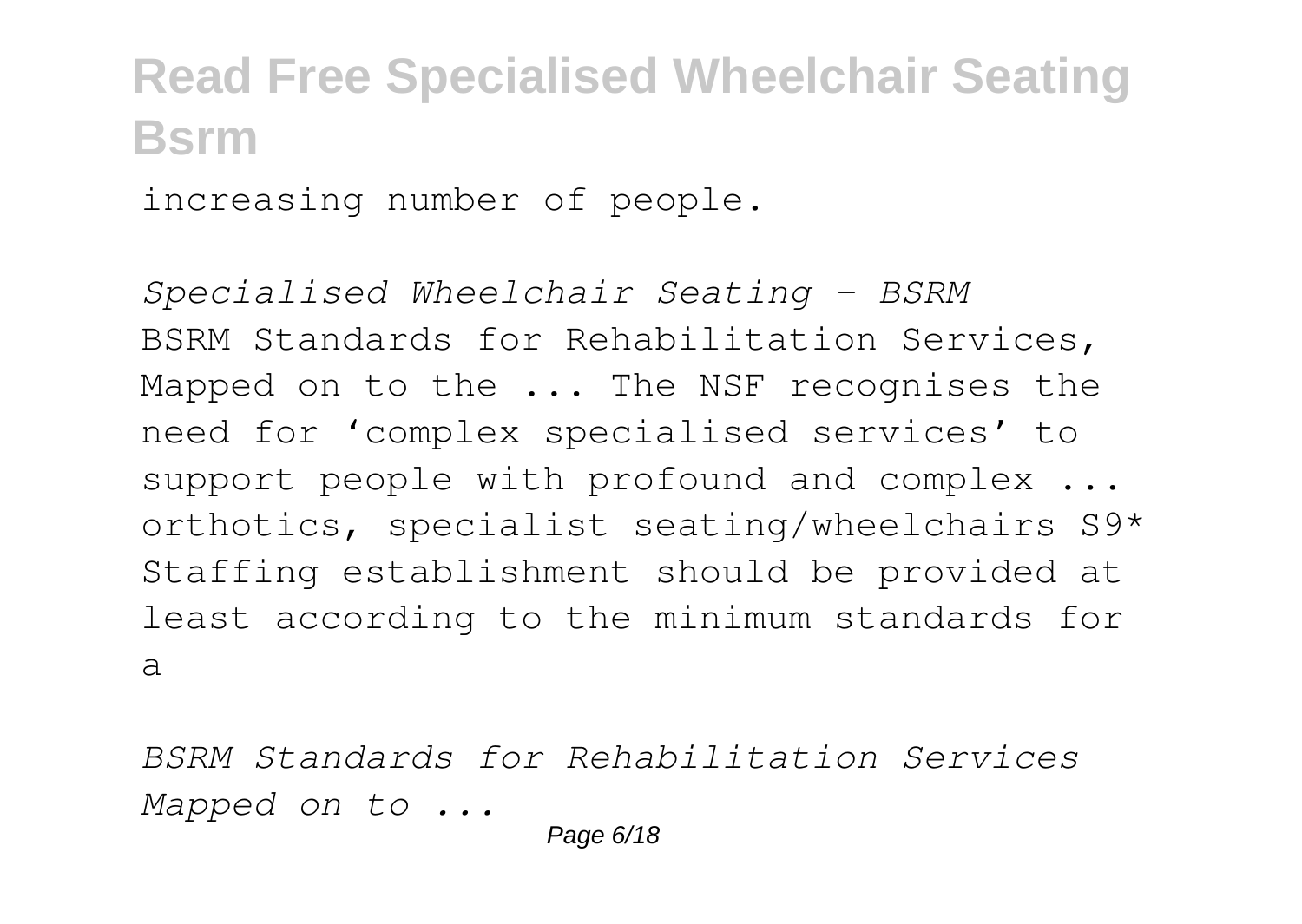Published jointly by BSRM and Royal College of Physicians (2003) price £16.00 from the Royal College of Physicians Specialised Wheelchair Seating. National Clinical Guidelines (2004) price: £9.00

#### *BSRM*

Specialised Wheelchair Seating Bsrm (BSRM) because specialised wheelchair seating is poorly understood and yet would appear to benefit an increasing number of people. Whilst services have traditionally been focused on the needs of children, there is an expanding cohort of adults surviving and Page 7/18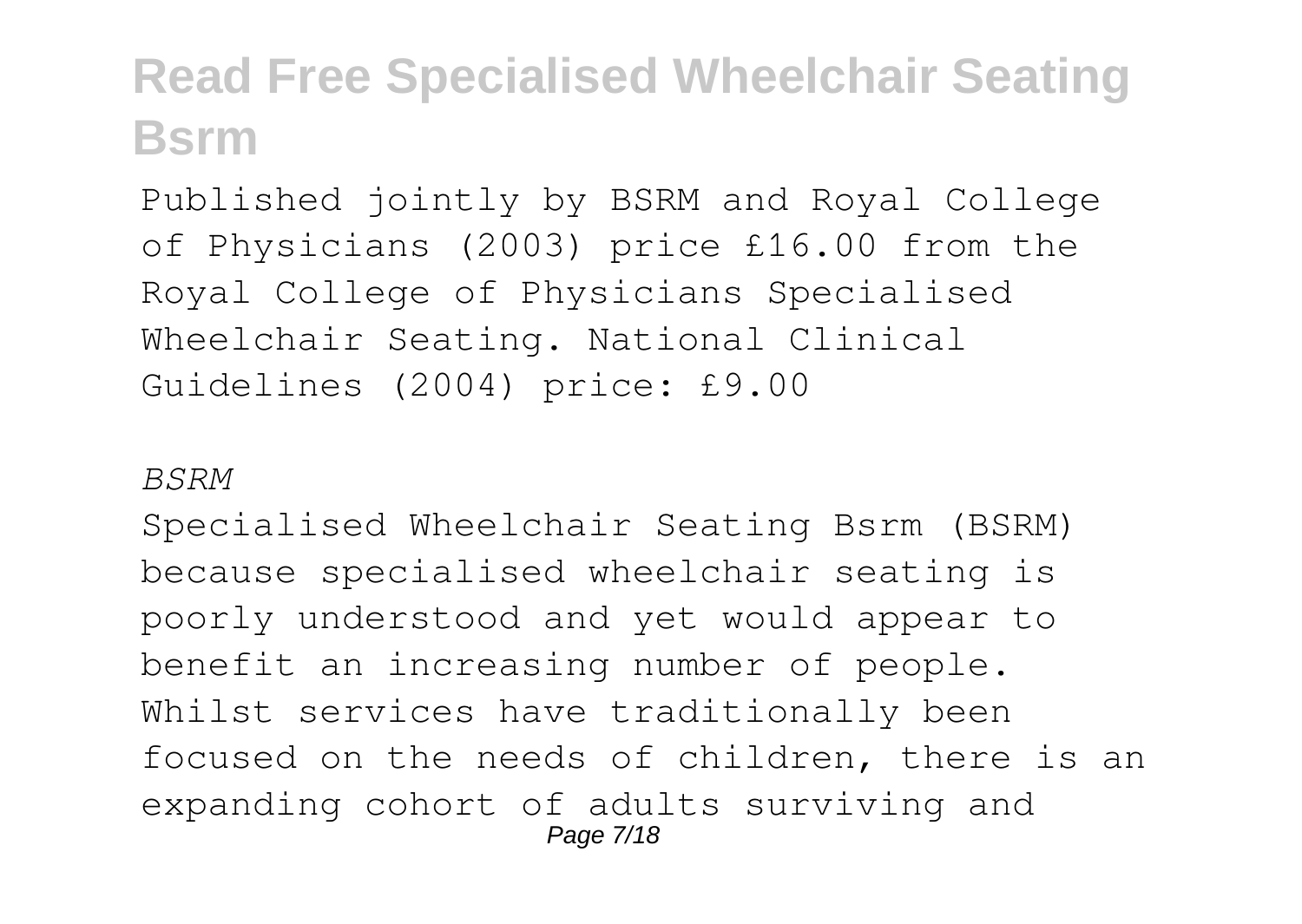living with profound Specialised Wheelchair Seating - BSRM We are still open - COVID19 update.

*Specialised Wheelchair Seating Bsrm aplikasidapodik.com* Specialised Wheelchair Seating. National Clinical Guidelines (2004) price: £9.00 Musculoskeletal Rehabilitation (2004) price: £16.00 Vocational assessment and rehabilitation following acquired brain injury Published jointly by BSRM and Royal College of Physicians (2004) price £12.00 from the Royal College of Physicians Page 8/18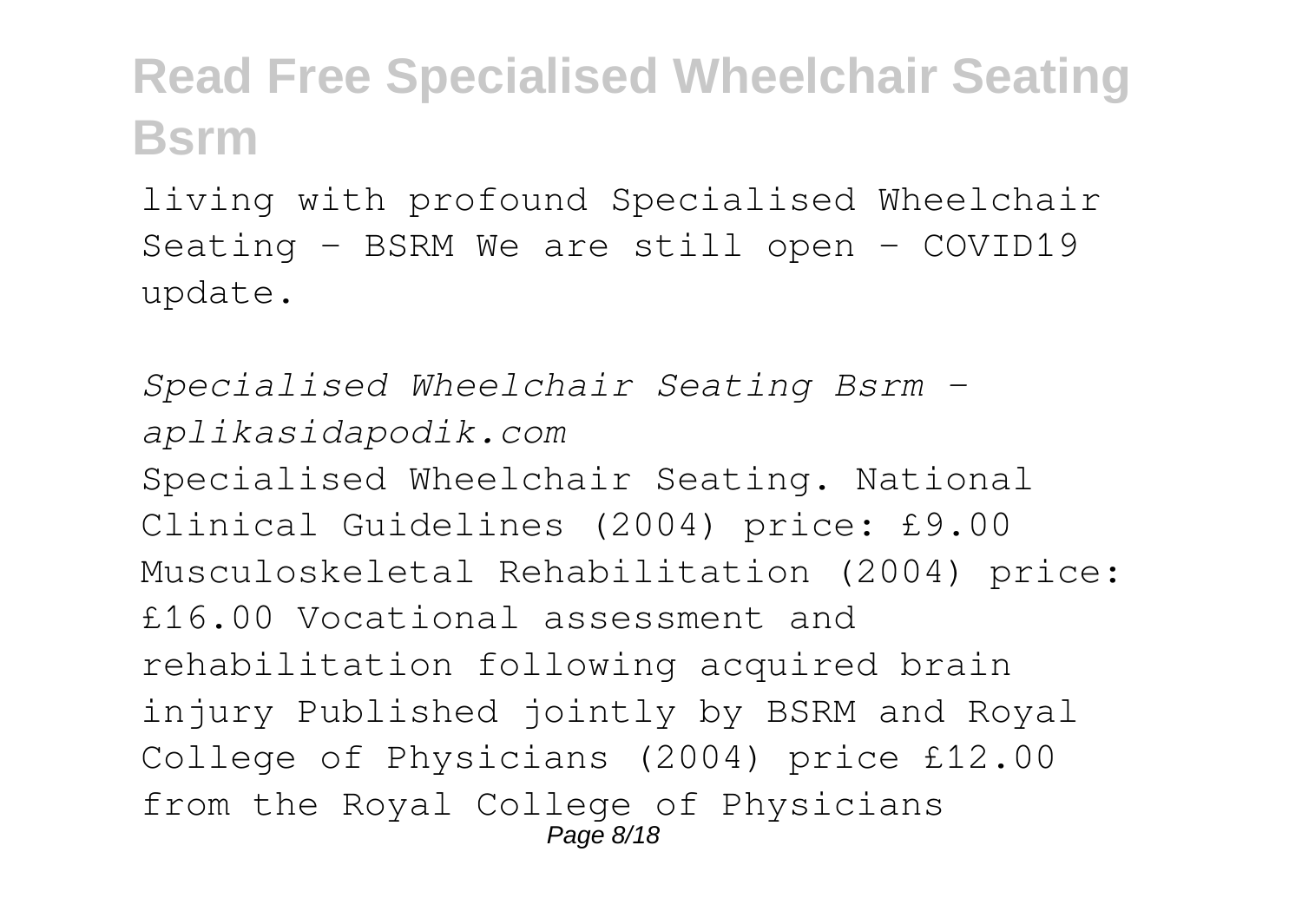*Undergraduate Medical Education in Rehabilitation ... - BSRM* Specialised Wheelchair Seating Bsrm As recognized, adventure as capably as experience about lesson, amusement, as without difficulty as concord can be gotten by just checking out a ebook specialised wheelchair seating bsrm along with it is not directly done, you could understand even more not far off from this life, re the world.

*Specialised Wheelchair Seating Bsrm v1docs.bespokify.com* Page  $9/18$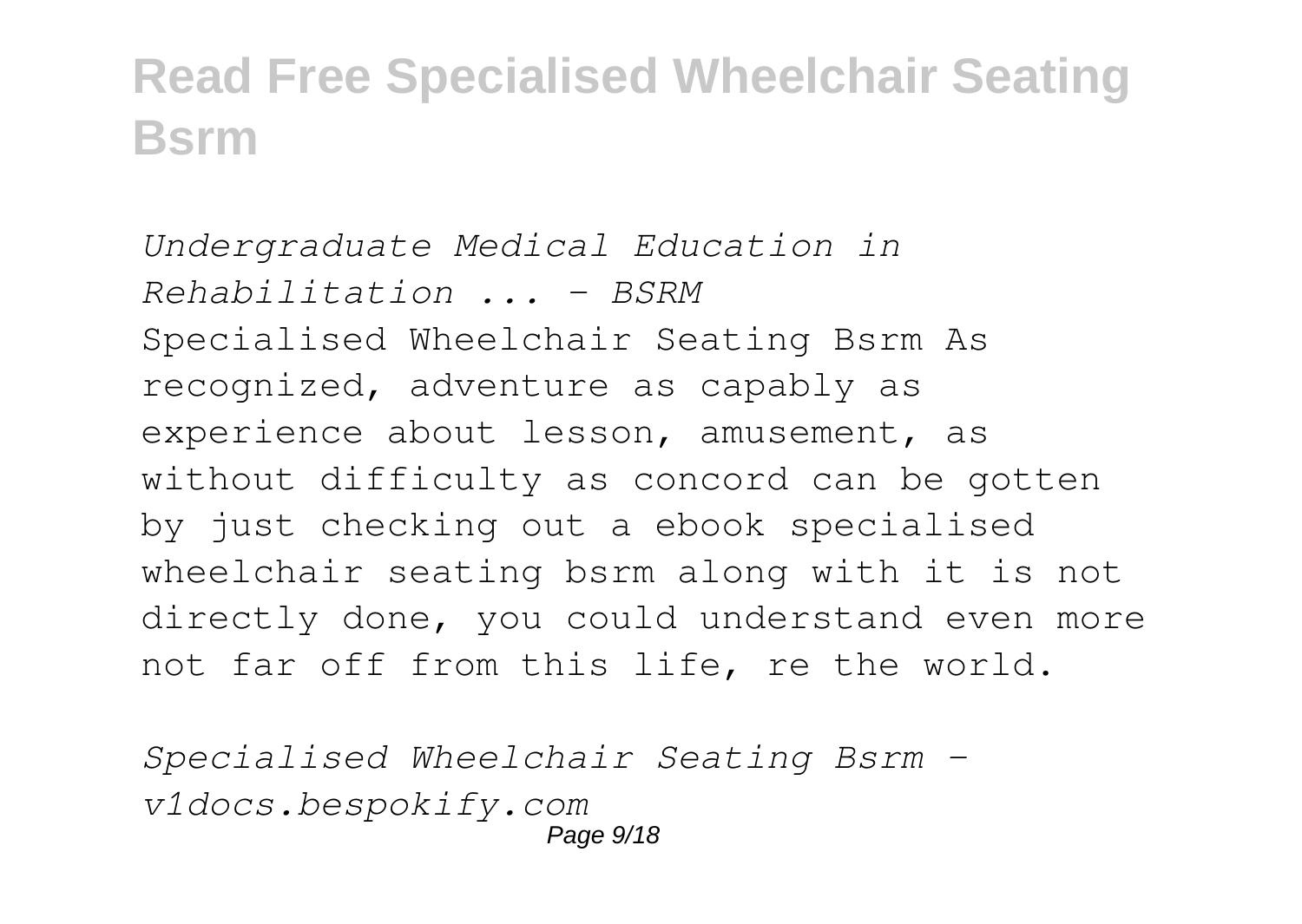Specialist wheelchairs are bespoke and made to the measurements of each individual. They incorporate ergonomic seating for extra comfort and the latest wheelchair technology that provides outstanding performance. Whether you are looking for a self-propelled wheelchair or a power wheelchair, we have an extensive range to ensure you get the right chair that suits you.

*Specialist Wheelchairs - Wheelchairs : Complete Care Shop* Specialised Orthotic Services Offer a wide range of custom moulded and modular seating Page 10/18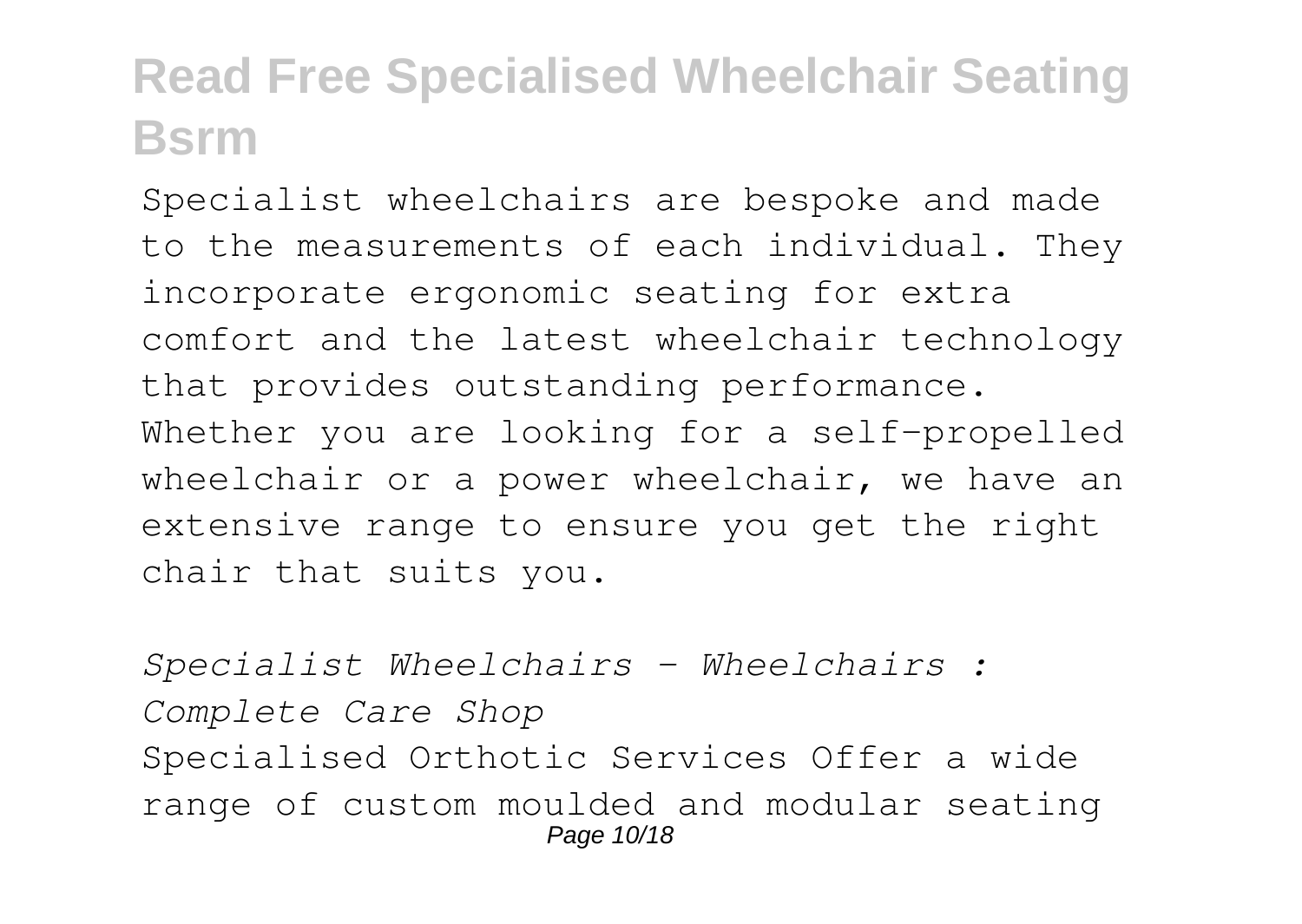to fit existing wheelchairs and our own wheelbases. Disabled Seating. Contact Us Today: 0044 (0)1283 812860

*Custom moulded and modular wheelchair seating - SOS*

BSRM Position Statement on the response to a Mass Casualty Event (MCE) Issue 1 – 26-01-2020: 26-01-2020: Download \*\*UPDATE\*\* - Prosthetic and Amputee Rehabilitation - Standards and Guidelines (3rd Edition) July 2018

*Standards & Guidelines - BSRM* Page 11/18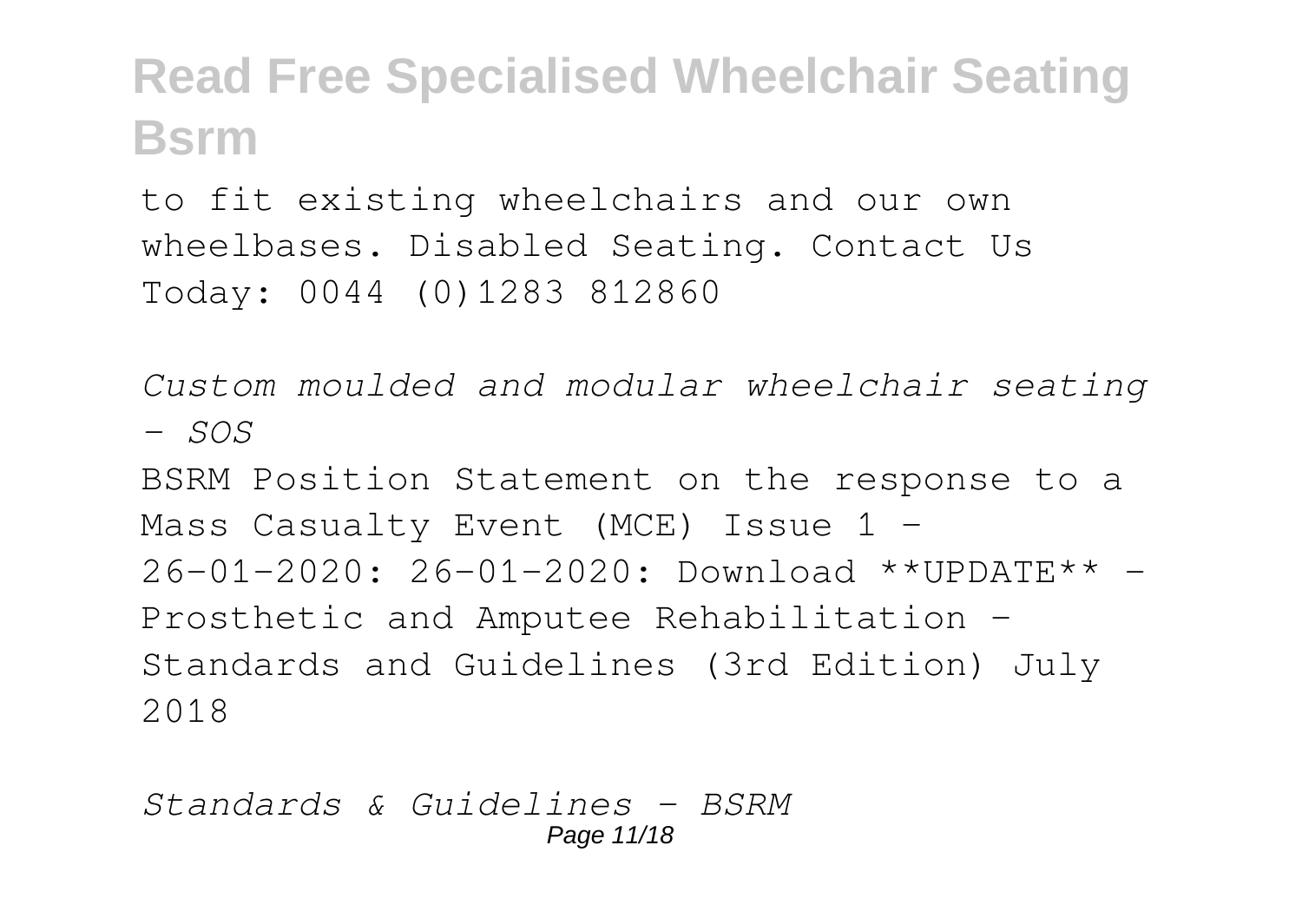Specialized Seating provides wheelchair supports to improve positioning and comfort for individuals who have difficulty with upright seating or trunk balance. Benefits: With proper seating support clients: May find daily living activities easier; See improved skin health; May experience less pain; Requirements:

*Specialized Seating - SaskAbilities* Dreamline Wheelchair Seating - Book a demo today ADJUSTABILITY WITHOUT COMPROMISE Each individual has the right to have a seating system that can be adaptable and adjustable Page 12/18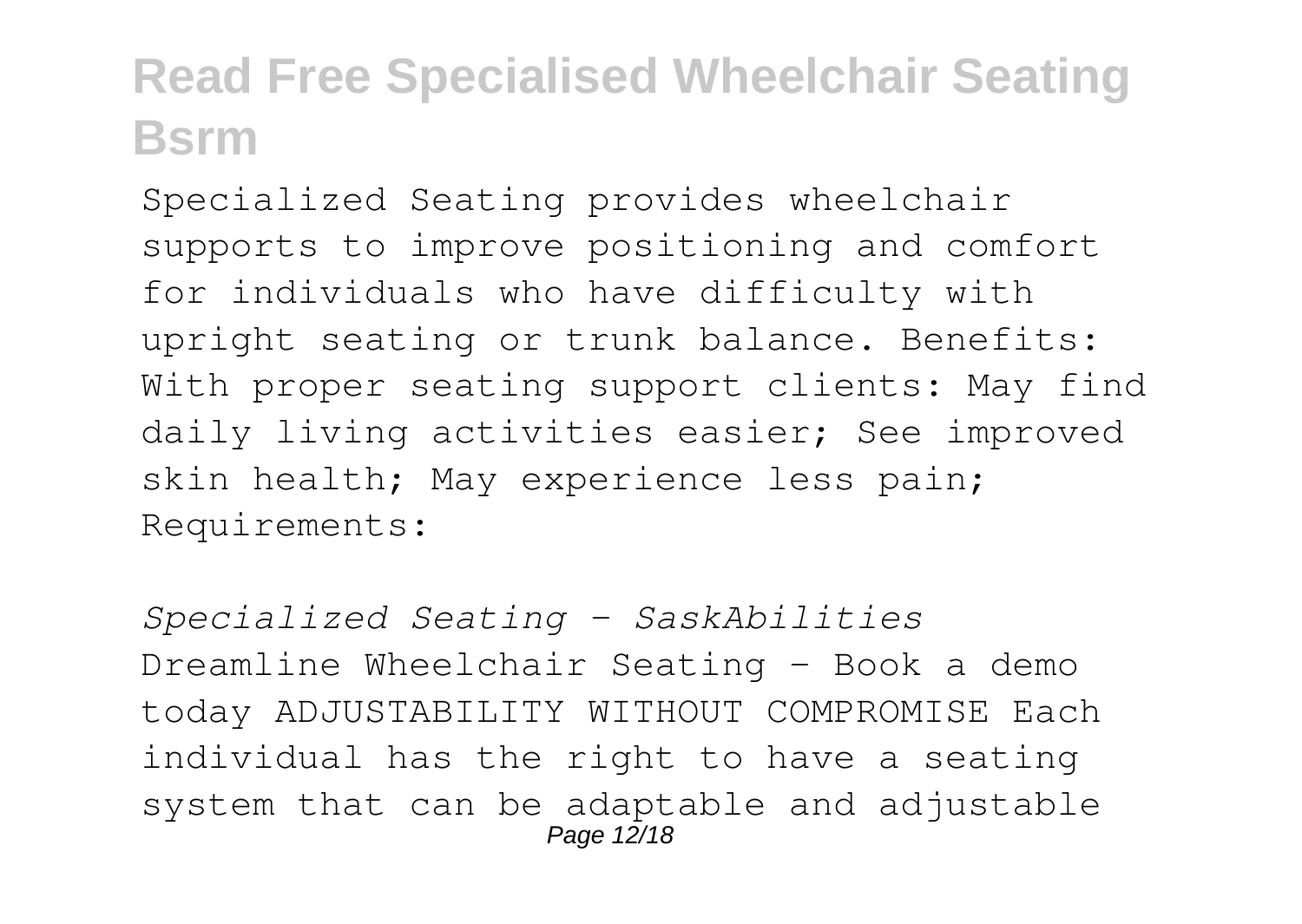to meet their needs...

*Specialised Wheelchair Company / Wheelchairs Sydney ...*

Equipment to meet even the most complex needs. SOS offer a range of high quality special seating and mobility products for use at home and in the community. Our products include modular and custom moulded options and are compatible with most existing wheelchairs. All of our products are manufactured in the UK to the highest standards at our facility in Tutbury, East Midlands.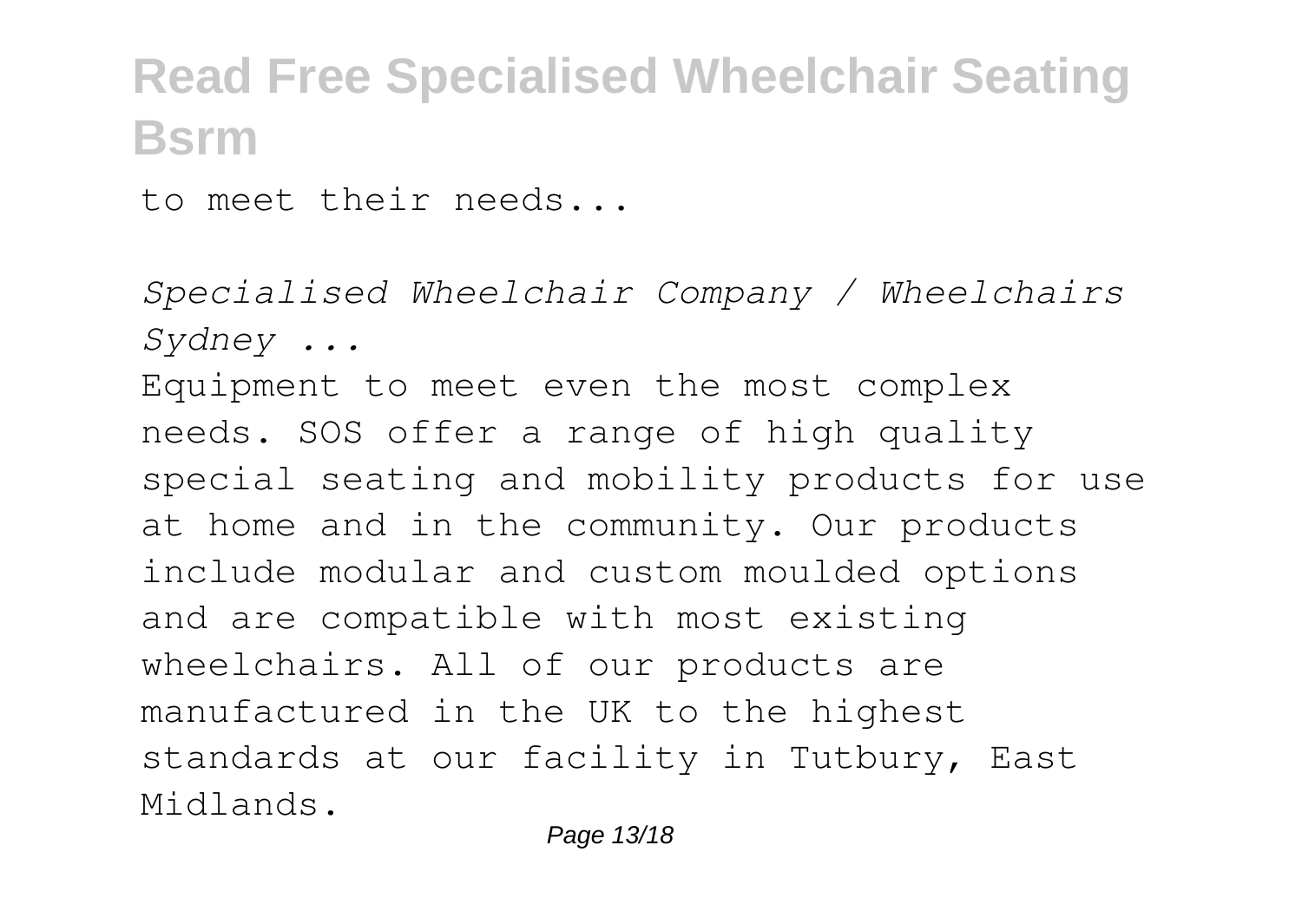*Special seating and mobility products - Specialised ...*

Specialist custom moulded seating & mobility products for children & adults with complex postures & special seating needs, Specialised Orthotic Services Contact Us Today: 0044 (0)1283 812860 Twitter

*Special seating & mobility products-Specialised orthotic ...*

CareFlex specialist seating aims to reduce the risk of pressure ulcers by encouraging equal weight distribution of the individual Page 14/18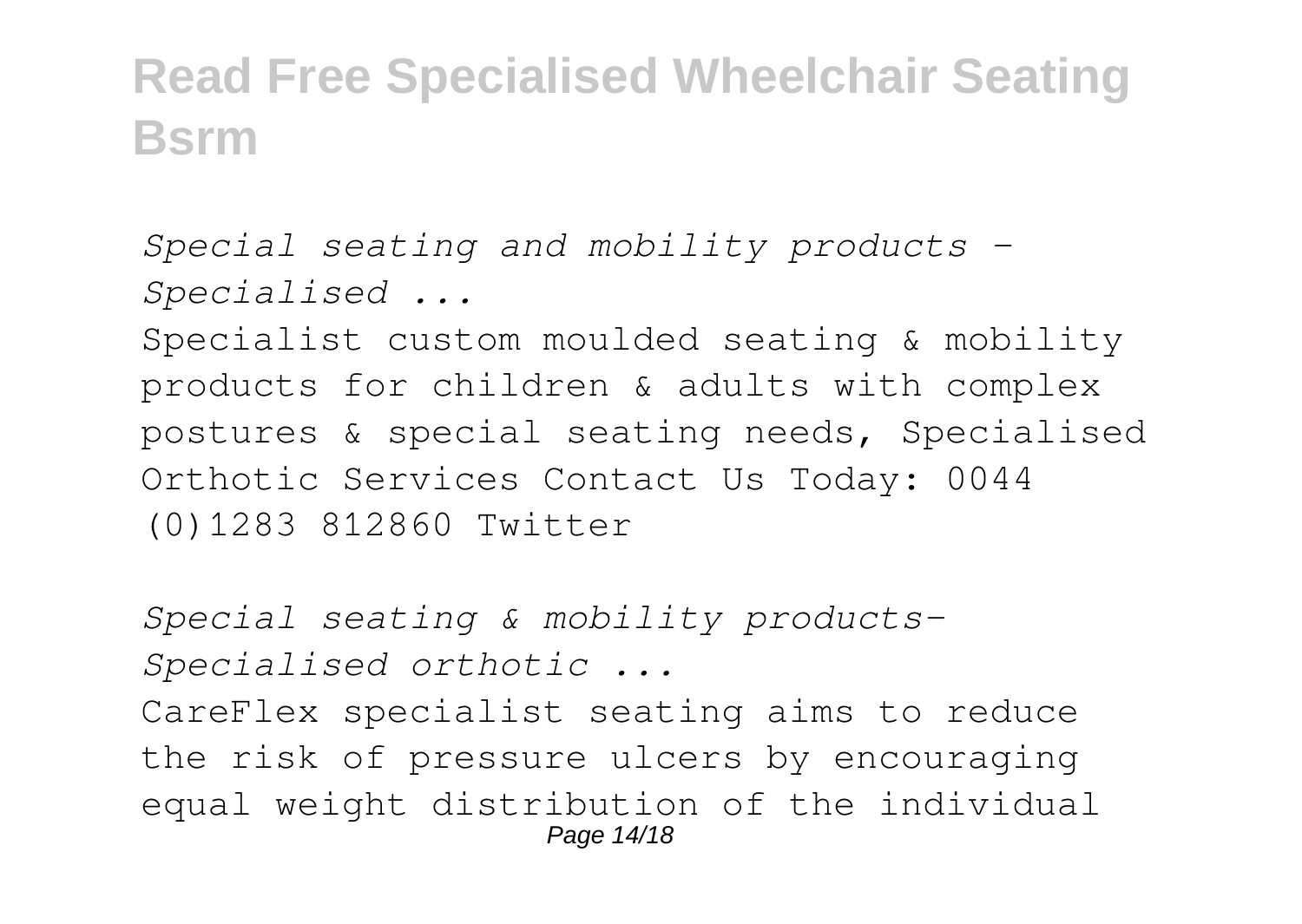in the chair over the maximum surface area with integral pressure management. Read more on WaterCell Technology. We also offer functions, such as tilt-in-space and AutoTilt, which can encourage pressure redistribution and relief as part of a pressure management care plan.

*What is Specialist Seating - Careflex* "National Clinical Guidelines for Specialised Wheelchair Seating" published by the British Society of Rehabilitation Medici in 2004 remind us that people who need specialised seating usually also require help with Page 15/18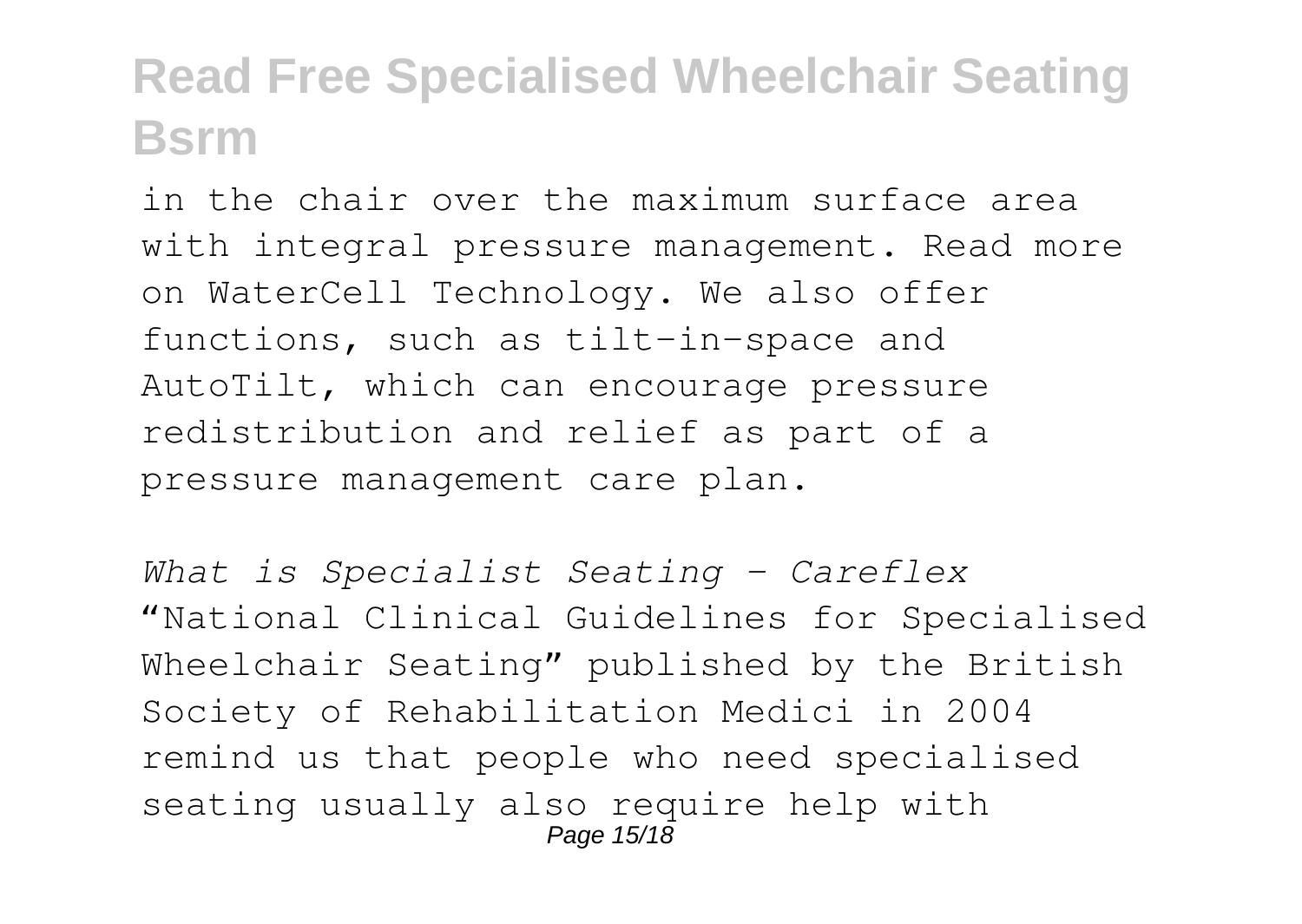posture through out the day and night..(www.bsrm.co.uk)

*PATIENT LED WHEELCHAIR SPECIAL SEATING* Manufacturers of clinical, therapeutic seating for patients & caregivers to help prevent injury, increase comfort & reduce the cost of care. We are open & able to offer support both in person & remotely, including providing seating assessments.

*Specialist Seating Company for Disabled Adults and ...* Specail Seating and mobility for children at Page 16/18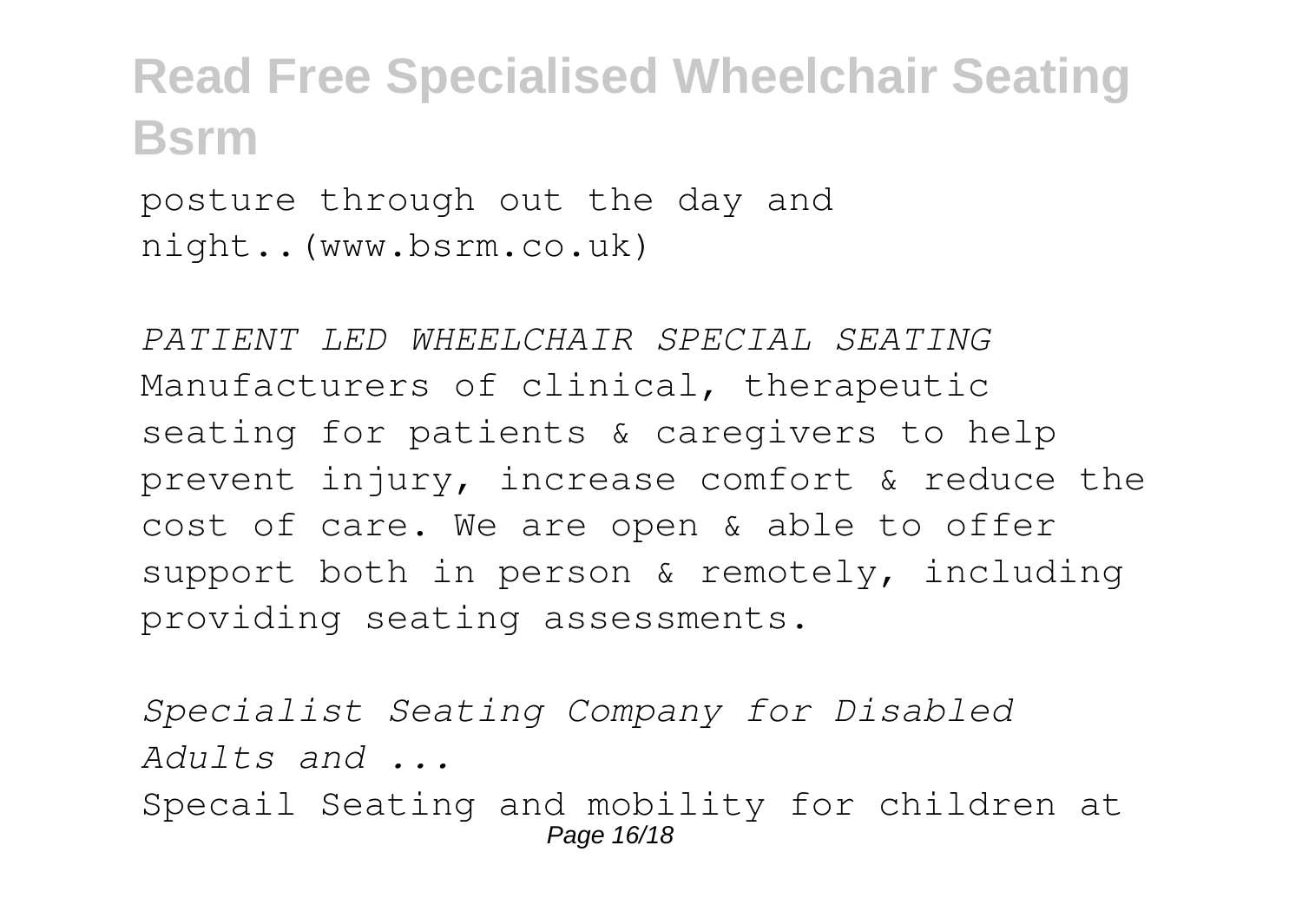school & nursery | SOS.

*Specail Seating and mobility for children at school ...*

Using 30 years of experience SOS developed Miko, MoJo, Stroller, Glider & baby Jogger Buggy wheelchair bases for complex postural & special needs. Contact Us Today: 0044 (0)1283 812860 Twitter

Copyright code :